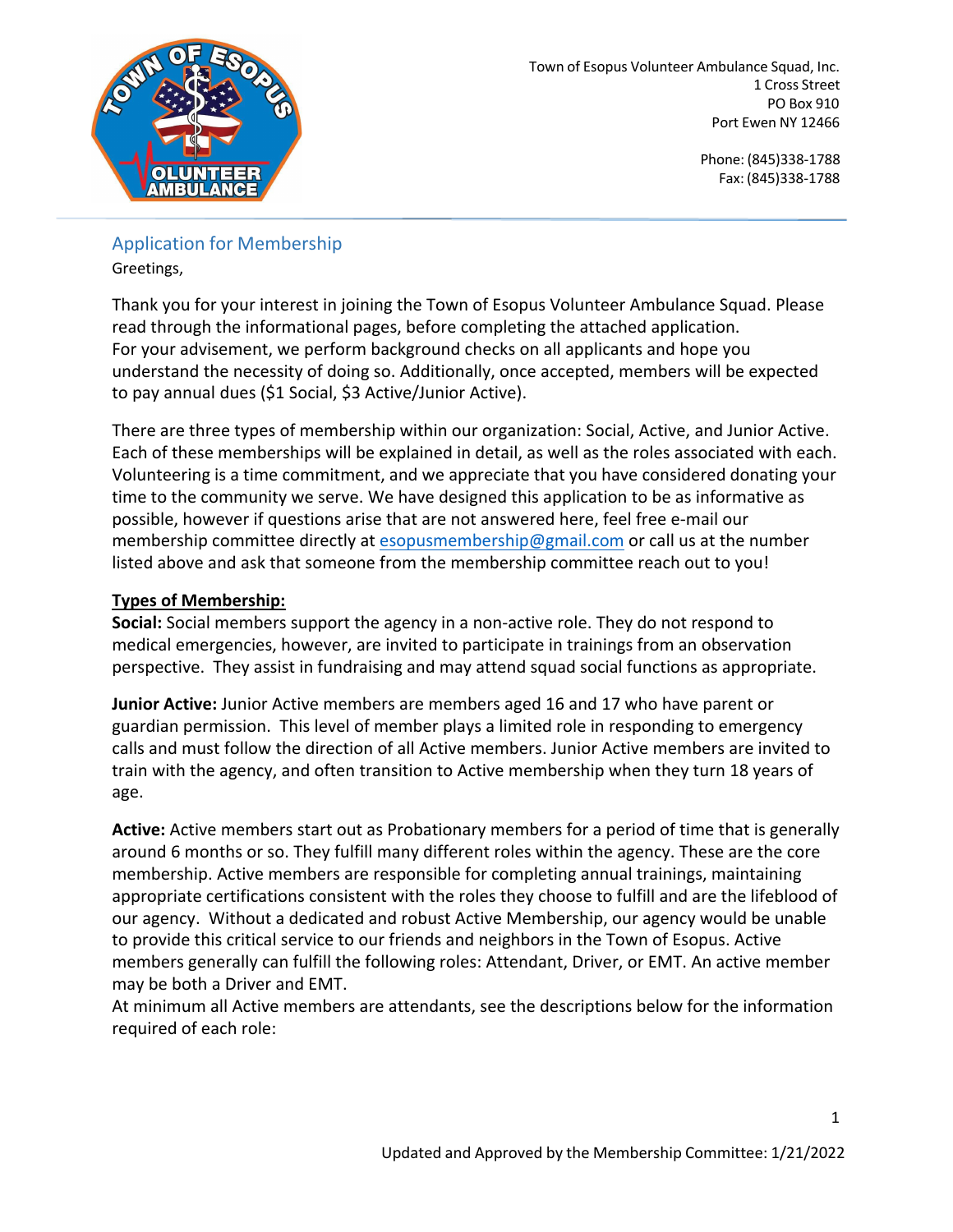### Application for Membership

Attendants (all active members):

- Ability to Lift 125 pounds
- Pass a background check successfully
- Complete an Affirmation of Moral Standards
- Maintain a Valid CPR for Professional Rescuer w/AED -provided in-house
- Complete annual HIPAA Awareness Training -provided in-house
- Complete annual Bloodborne Pathogen Training -provided in-house
- Submission of PPD Testing and Vaccination Intention/Declination Statement
- Be of upstanding moral character, represent the agency in a positive matter.

Driver

- Successfully Pass CEVO-III
- Complete in-house Driver Training Course

EMT

- NYS Certified at Emergency Medical Technician -Basic or Emergency Medical Technician – Paramedic level. Note: while operating with this agency EMT-P's are restricted to practicing at the EMT-B level as we are a BLS agency.
- EMT's are encouraged to complete an in-house Squad Leader Certification program allowing them to operate independently aboard an ambulance as an "EMT-in-Charge" of an ambulance. Once cleared as a Squad Leader, EMT's may function independently without a supervising Squad Leader.

As you can see, there are many options to become involved with our agency. We are seeking dedicated members, who wish to give back to their community. We require that members commit about six hours per week to volunteering. We find this is a reasonable amount of time to ensure that members can become comfortable with our equipment, help others in a time of need, and ensure that the time spent on training allows them to put what they learn into practice. If this sounds like you, please complete the application and attach the information listed below toyour application before submitting it in one of the ways outlined below. Thank you for your Interest!

> We look forward to meeting you, *The Town of Esopus Volunteer Ambulance Squad Membership Committee*

#### **Please Attach: Ways to Submit:**

Copy of your Driver's License In Person: 1 Cross St., Ulster Park, NY CPR Card (if applicable) Snail Mail: PO Box 910, Port Ewen, NY 12466 EMT Card (if applicable) Scan & E-mail: esopusmembership@gmail.com\* Vaccination record *Note: We will need the original, please bring to your interview meeting when it is scheduled.*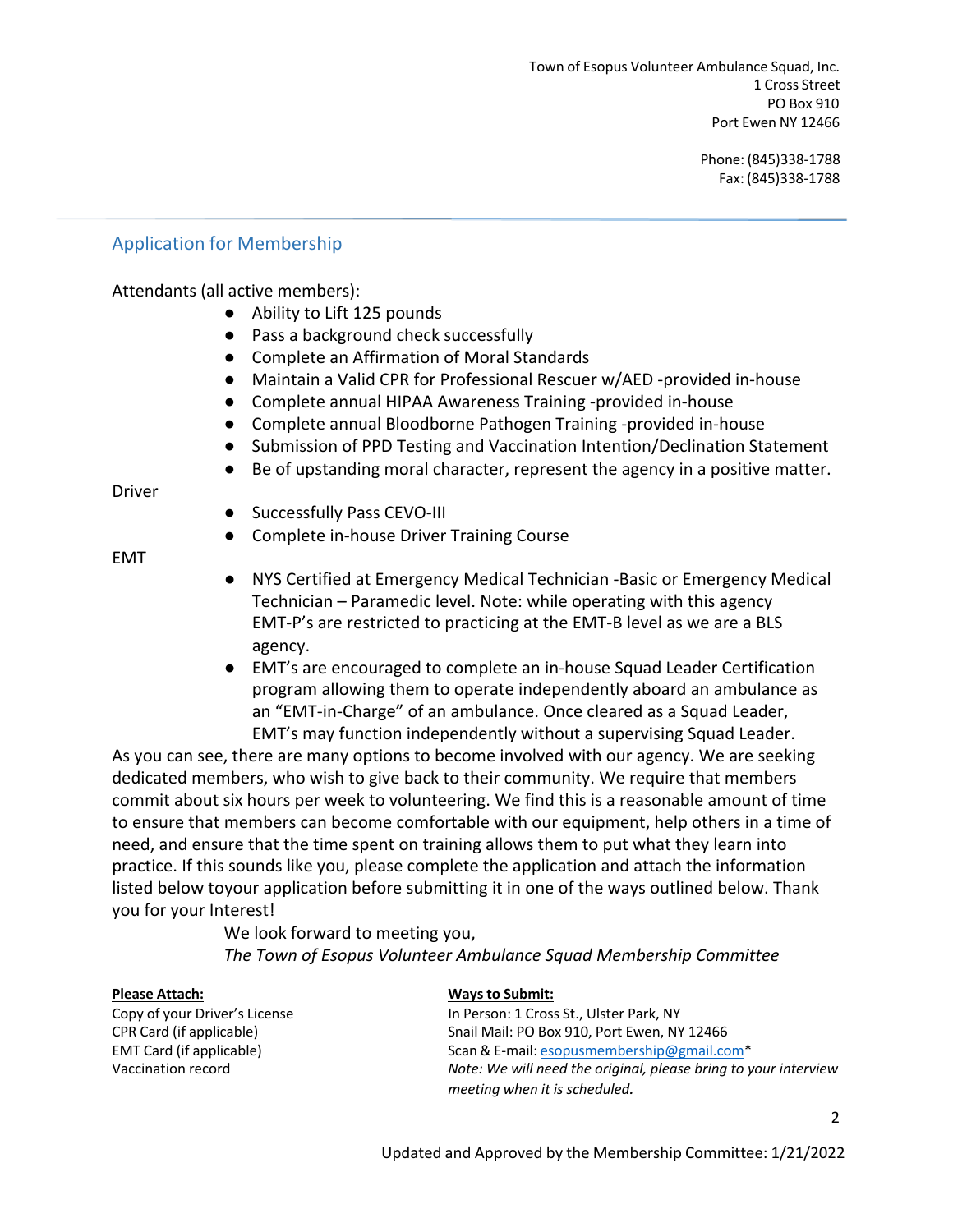## Application for Membership

*Thank you for applying for membership with the Town of Esopus Volunteer Ambulance Squad, Inc. Please complete every section in its entirety. If additional space is needed, please attach a separate page of paper. Should you have any questions, please contact The Membership Committee as outlined above. The Town of Esopus Volunteer Ambulance squad is an equal opportunity agency, and, as such, does not recruit, and treat individuals without regard to their race, color, creed, national origin, marital status, or to the extent that it does not impair their ability to meet the requirements of their assigned duty, their mental or physical ability. Membership is contingent upon meeting all requirements, a clear background check, successful interview with the Membership Committee and a vote of the membership present and eligible to vote at the time of the reading of your application. Thank you for your interest!*

### Demographics and Personal History

| Legal Name (First, Middle Initial, Last):                                                          |                                                    | Sex: |           |   |
|----------------------------------------------------------------------------------------------------|----------------------------------------------------|------|-----------|---|
|                                                                                                    |                                                    |      | M         | F |
| Nickname:                                                                                          | Date of Birth:                                     |      | Age:      |   |
| Street                                                                                             |                                                    |      |           |   |
| Address:                                                                                           |                                                    |      |           |   |
| <b>Mailing Address</b><br>(if different):                                                          |                                                    |      |           |   |
| <b>Permanent Address</b>                                                                           |                                                    |      |           |   |
| (if different):                                                                                    |                                                    |      |           |   |
| Home Phone:                                                                                        | Cell Phone:                                        |      |           |   |
| E-Mail Address:                                                                                    | <b>Social Security Number:</b>                     |      |           |   |
| Do you have a valid Driver's License?                                                              | Driver's License State, Number, & Expiration Date: |      |           |   |
| Yes<br><b>No</b>                                                                                   |                                                    |      |           |   |
| Do you have any restrictions on your driver's license?<br>If Yes, Please List:                     | <b>YES</b><br>NO.                                  |      |           |   |
| Have you had any accidents or moving violations in the past (7) years? YES<br>If Yes, Please List: |                                                    |      | <b>NO</b> |   |
| Have you ever been convicted of a crime?<br>If Yes, please list:                                   | <b>YES</b><br><b>NO</b>                            |      |           |   |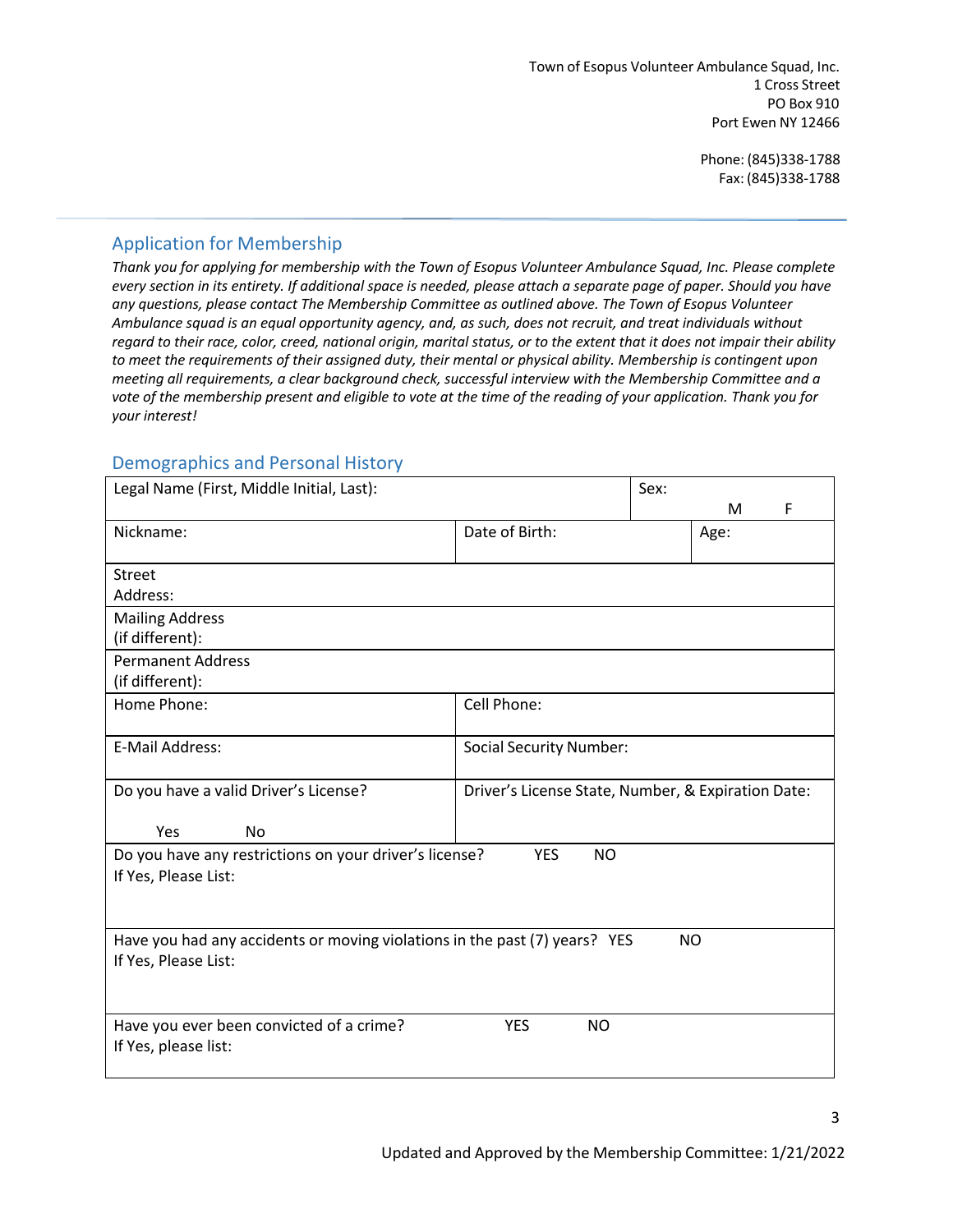# Application for Membership

## General Information

| How were you referred to the Town of Esopus Volunteer Ambulance Squad?                        |                                                     |                         |
|-----------------------------------------------------------------------------------------------|-----------------------------------------------------|-------------------------|
|                                                                                               |                                                     |                         |
|                                                                                               |                                                     |                         |
| What are you seeking to gain from this experience?                                            |                                                     |                         |
|                                                                                               |                                                     |                         |
| Please list any relevant skills or experience you feel may lend to your time with our agency? |                                                     |                         |
|                                                                                               |                                                     |                         |
|                                                                                               |                                                     |                         |
| What hobbies or interests do you have?                                                        |                                                     |                         |
|                                                                                               |                                                     |                         |
|                                                                                               |                                                     |                         |
| Have you ever been CPR Certified? YES                                                         | <b>NO</b>                                           |                         |
| Are you currently CPR Certified?                                                              | NO.<br><b>YES</b>                                   |                         |
| Certification type?                                                                           |                                                     | <b>Expiration Date?</b> |
| <b>Certification Held?</b>                                                                    |                                                     |                         |
|                                                                                               | $\Box$ NYS Certified First Responder                |                         |
| $\Box$ NYS Emergency Medical Technician – Basic                                               |                                                     |                         |
|                                                                                               | $\Box$ NYS Emergency Medical Technician – Paramedic |                         |
| <b>Expiration Date?</b>                                                                       |                                                     |                         |
| <b>Status Applying for?</b>                                                                   |                                                     |                         |
| $\Box$ Social                                                                                 | $\Box$ Active                                       | Junior Active           |
|                                                                                               |                                                     |                         |
| If Active, Are you Interested in $\Box$ EMT                                                   | ∃Driver                                             |                         |

## Education and Employment History

| Name of High School Attended: |                                    |  |  |
|-------------------------------|------------------------------------|--|--|
| Graduated? YES NO             | Highest Grade attended? 9 10 11 12 |  |  |
|                               |                                    |  |  |
|                               |                                    |  |  |
|                               |                                    |  |  |
| Name of College Attended:     |                                    |  |  |
| Graduated? YES NO             | Major?                             |  |  |
|                               |                                    |  |  |
| Degree(s) Awarded:            |                                    |  |  |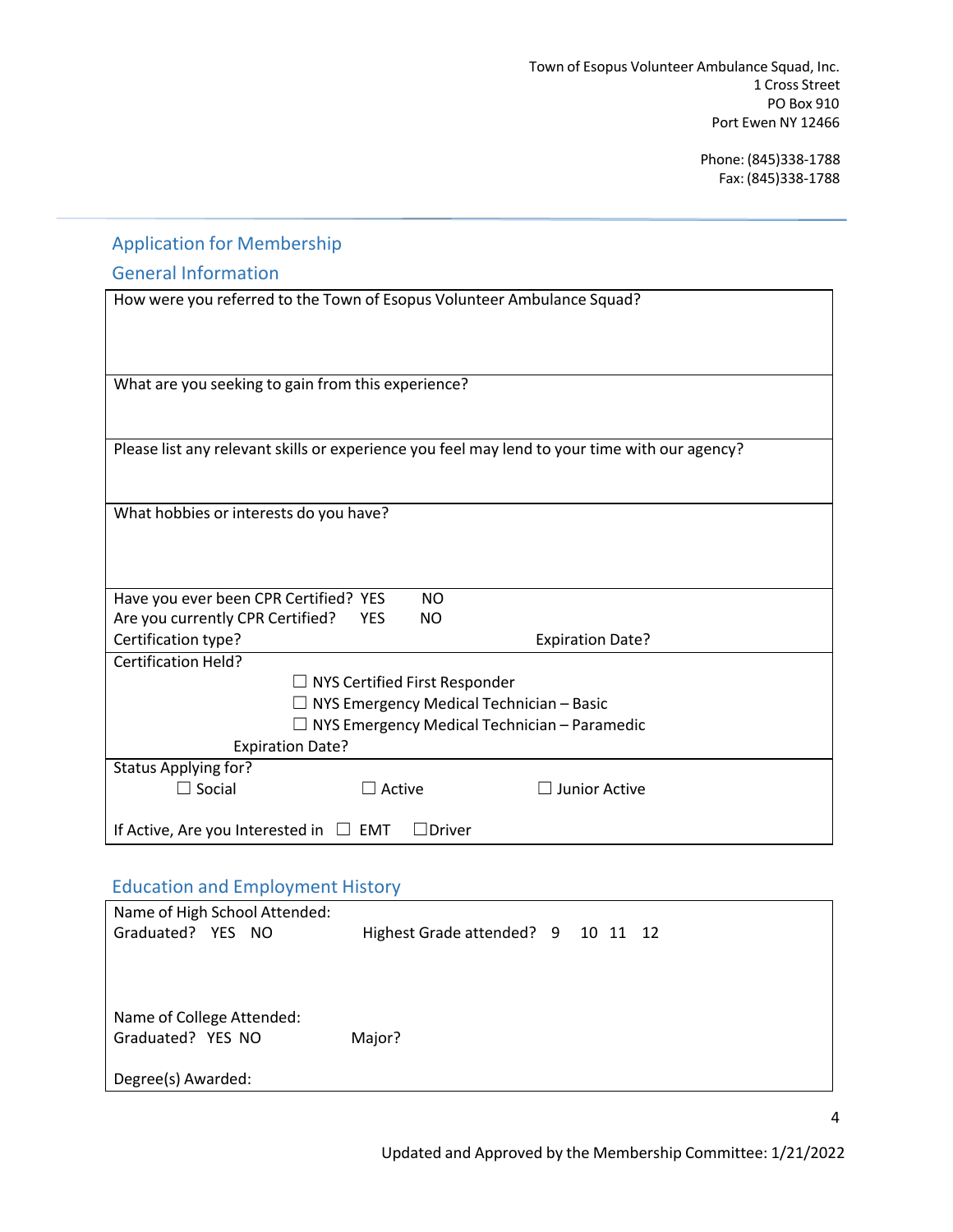| <b>Application for Membership</b>                  |                                      |
|----------------------------------------------------|--------------------------------------|
| Name of College Attended:                          |                                      |
| Graduated? YES NO<br>Major?                        |                                      |
|                                                    |                                      |
| Degree(s) Awarded:                                 |                                      |
|                                                    |                                      |
| Name of College Attended:                          |                                      |
| Graduated? YES NO<br>Major?                        |                                      |
|                                                    |                                      |
| Degree(s) Awarded:                                 |                                      |
| Current Employer:                                  |                                      |
| Job Title:                                         |                                      |
| Location:                                          |                                      |
| Supervisor:                                        |                                      |
| Job Duties?                                        |                                      |
| Dates:                                             |                                      |
| Are you Still Employed?<br>YES<br>NO.              | May we contact this employer? YES NO |
| Previous Employer:                                 |                                      |
| Job Title:                                         |                                      |
| Location:                                          |                                      |
| Supervisor:                                        |                                      |
| Job Duties?                                        |                                      |
| Dates:                                             |                                      |
| <b>NO</b><br>Are you Still Employed?<br><b>YES</b> | May we contact this employer? YES NO |
| Previous Employer:                                 |                                      |
| Job Title:                                         |                                      |
| Location:                                          |                                      |
| Supervisor:                                        |                                      |
| Job Duties?                                        |                                      |
| Dates:                                             |                                      |
| Are you Still Employed?<br><b>YES</b><br>NO.       | May we contact this employer? YES NO |
| Previous Employer:                                 |                                      |
| Job Title:                                         |                                      |
| Location:                                          |                                      |
| Supervisor:                                        |                                      |
| Job Duties?                                        |                                      |
| Dates:                                             |                                      |
| Are you Still Employed?<br><b>YES</b><br>NO        | May we contact this employer? YES NO |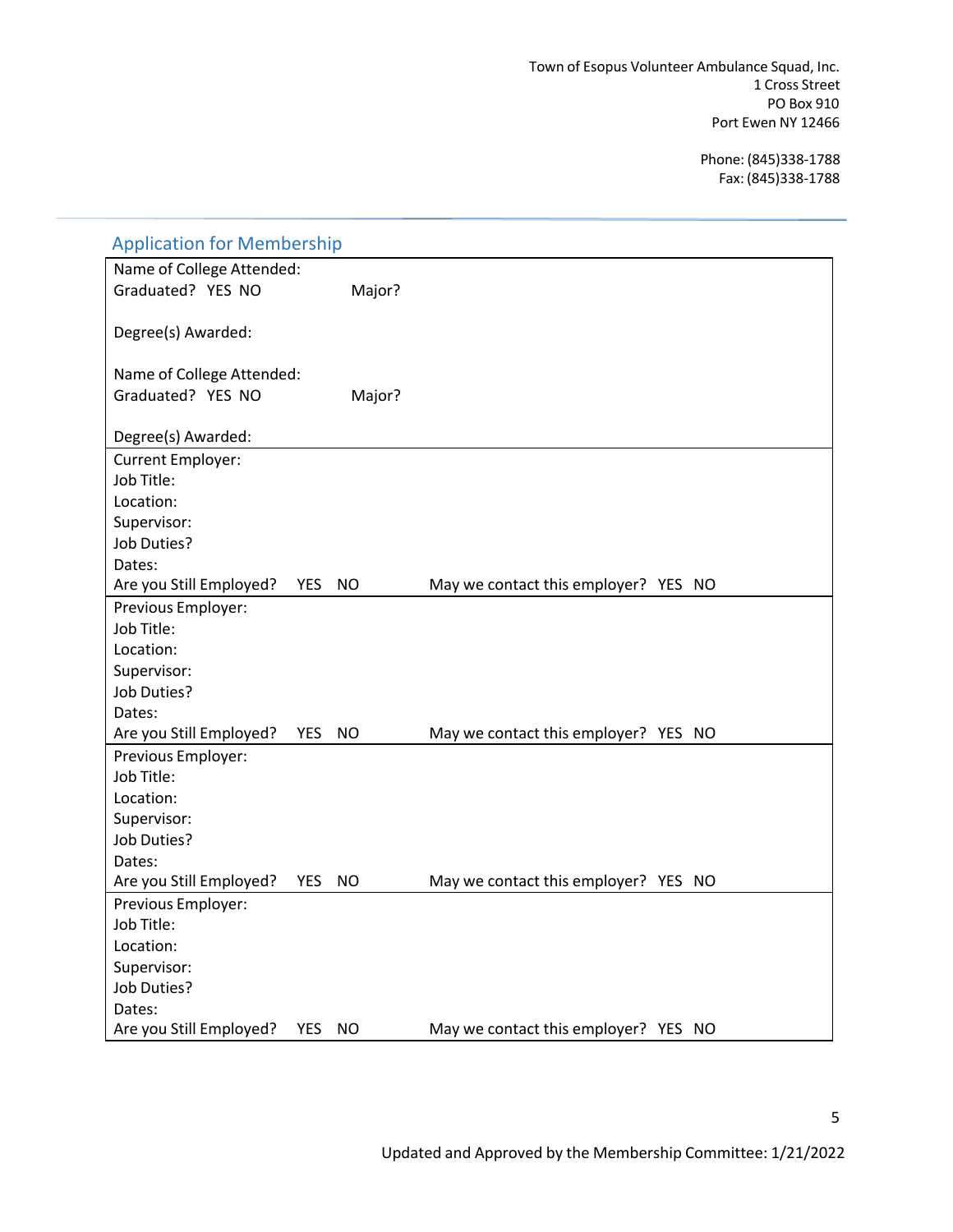| <b>Application for Membership</b>                                                                                                                                                          |                       |
|--------------------------------------------------------------------------------------------------------------------------------------------------------------------------------------------|-----------------------|
| <b>Emergency Services Experience</b>                                                                                                                                                       |                       |
| Have you ever belonged to a Volunteer Ambulance or Fire Department? YES<br>Have you ever been forced to resign, expelled, or resigned with charges pending? YES<br>If yes, please explain: | NO.<br>N <sub>O</sub> |
| Agency:<br>Position:<br>Reason for Leaving:<br><b>Supervisors Name:</b><br>May we contact this agency? YES NO<br>If No, please explain?                                                    | Dates of Service:     |
| Agency:<br>Position:<br>Reason for Leaving:<br><b>Supervisors Name:</b><br>May we contact this agency? YES NO<br>If No, please explain?                                                    | Dates of Service:     |
| Agency:<br>Position:<br>Reason for Leaving:<br><b>Supervisors Name:</b><br>May we contact this agency? YES NO<br>If No, please explain?                                                    | Dates of Service:     |
| Agency:<br>Position:<br>Reason for Leaving:<br><b>Supervisors Name:</b><br>May we contact this agency? YES NO<br>If No, please explain?                                                    | Dates of Service:     |

## Emergency Contact

| Name:                 | Relation               |
|-----------------------|------------------------|
|                       |                        |
| <b>Street Address</b> | <b>Phone Number</b>    |
|                       |                        |
|                       |                        |
| Employer:             | Alternate Phone Number |
|                       |                        |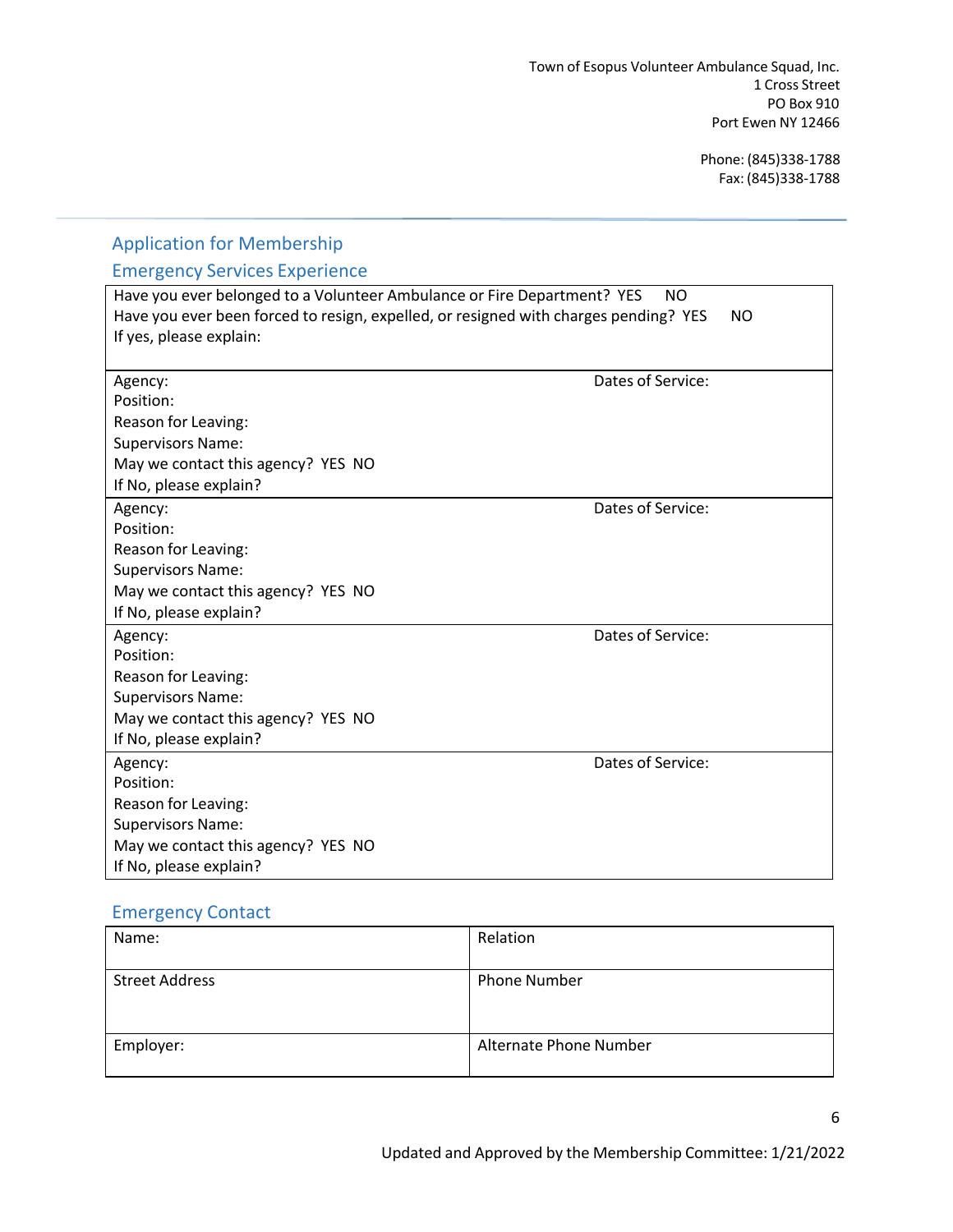### Application for Membership

#### Personal References

Include (3) references who are not members of the Town of Esopus Volunteer Ambulance Squad, Inc:

| Name:                |
|----------------------|
| Relationship:        |
| Address:             |
| Phone Number:        |
| Years Known:         |
| E-mail Address:      |
| Name:                |
| Relationship:        |
| Address:             |
| Phone Number:        |
| Years Known:         |
| E-mail Address:      |
| Name:                |
| Relationship:        |
| Address:             |
| <b>Phone Number:</b> |
| Years Known:         |
| E-mail Address:      |

#### Sponsoring Members

**If any Active members are sponsoring you, please list their name(s) prior to submitting this application.**

## Affirmation

In signing this application, I affirm that all the information in this application is truthful, complete, and accurate. The information is not fabricated, nothing has been omitted or falsified. If any information is determined to be untrue, I understand that will constitute grounds for immediate dismissal. I hereby authorize the Town of Esopus Volunteer Ambulance Squad to conduct a background investigation necessary to determine if I am fit for the position for which I am applying. I further authorize this background check to include checking of references both those explicitly included in this application and those not. I release all parties from liability about the provision and use of such information.

Applicant's Signature

| Date |  |
|------|--|